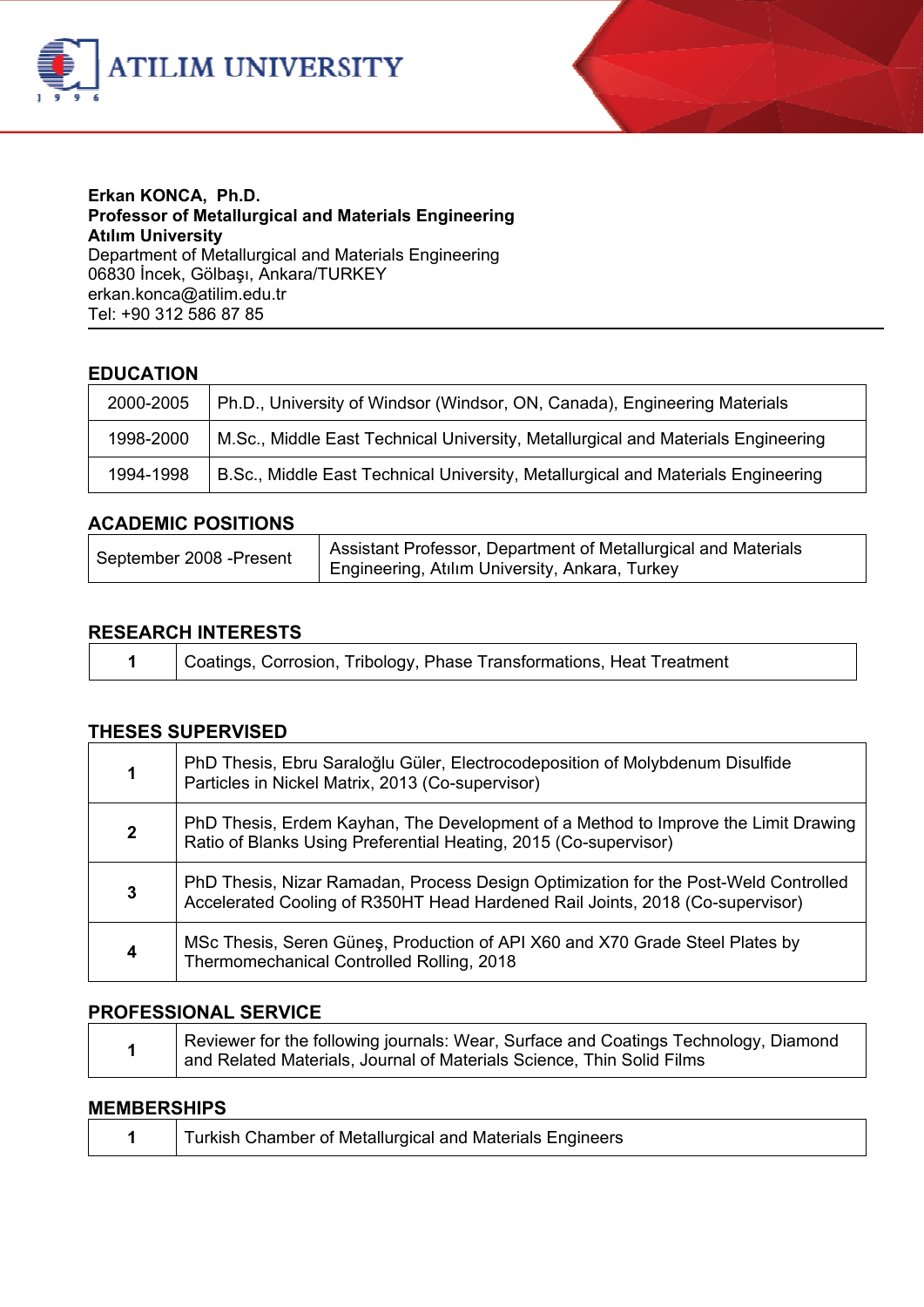# **PUBLICATIONS**

| 1                       | E.S. Guler, E. Konca, I. Karakaya, Investigation of the tribological behaviour of electrocodeposited Ni-<br>MoS2 composite coatings, International Journal of Surface Science and Engineering, vol. 11, no:5<br>(2017) 418-432, doi: 10.1504/IJSURFSE.2017.10009220                                                             |
|-------------------------|---------------------------------------------------------------------------------------------------------------------------------------------------------------------------------------------------------------------------------------------------------------------------------------------------------------------------------|
| $\mathbf 2$             | E. Konca, K.Tur, E.Koç, Effects of Alloying Elements (Mo, Ni, and Cu) on the Austemperability of GGG-<br>60 Ductile Cast Iron, Metals, vol. 7 Issue 8 (2017) 320, doi:10.3390/met7080320                                                                                                                                        |
| 3                       | E.S. Guler, E. Konca, I. Karakaya, Effects of current density, coating thickness, temperature, pH and<br>particle concentration on internal stress during Ni-MoS2 electrocodeposition, Surface Engineering, vol.<br>30 Issue 2 (2014), pp. 109-114, doi: 10.1179/1743294413Y.0000000223                                         |
| $\overline{\mathbf{4}}$ | E.S. Guler, E. Konca, I. Karakaya, Effect of Electrodeposition Parameters on the Current Density of<br>Hydrogen Evolution Reaction in Ni and Ni-MoS2 Composite Coatings, International Journal of<br>Electrochemical Science, vol. 8, Issue: 4, (2013) pp. 5496-5505                                                            |
| 5                       | E.S. Guler, E. Konca, I. Karakaya, Effect of Electroplating Parameters on Internal Stress in Ni-MoS2<br>Composite Plating, in TMS2013 Supplemental Proceedings (ed TMS), John Wiley & Sons, Inc., (2013)<br>pp.191-199                                                                                                          |
| 6                       | A. Kothari, S. Hub, Z. Xia, E. Konca, B.W. Sheldon, Enhanced fracture toughness in carbon-nanotube-<br>reinforced amorphous silicon nitride nanocomposite coatings, ACTA MATERIALIA vol. 60 Issue: 8<br>(2012) pp. 3333-3339                                                                                                    |
| 7                       | A.K. Kothari, E. Konca, B.W. Sheldon, K. Jian, H. Li, Z. Xia, W. Ni, R. Hurt, Mechanical behavior of<br>anodic alumina coatings reinforced with carbon nanofibers, J. Mater. Sci. (2009) 44:6020-6027, doi<br>10.1007/s10853-009-3811-2                                                                                         |
| 8                       | X. Xiao, B.W. Sheldon, E. Konca, L.C. Lev, M.J. Lukitsch, The failure mechanism of chromium as the<br>interlayer to enhance the adhesion of nanocrystalline diamond coatings on cemented carbide, Diam.<br>Relat. Mater. 18 (2009) 1114-1117, doi:10.1016/j.diamond.2009.02.012                                                 |
| 9                       | J.M. Dasch, C.C. Ang, C.A.Wong, R.A.Waldo, D. Chester, Y.T. Cheng, B.R. Powell, A.M.Weiner, E.<br>Konca, The effect of free-machining elements on dry machining of B319 aluminum alloy, J. Mater.<br>Process. Technol., 209 (2009) 4638-4644, doi:10.1016/j.jmatprotec.2008.11.041                                              |
| 10                      | E. Konca, Y. -T. Cheng, A. M. Weiner, J. M. Dasch, A. T. Alpas, The Role of Hydrogen Atmosphere on<br>the Tribological Behavior of Non-Hydrogenated DLC Coatings against Aluminum, Tribol. Trans., 50<br>(2007) 178-186, doi: 10.1080/10402000701260906                                                                         |
| 11                      | E. Konca, Y.-T. Cheng, A.T. Alpas, Sliding wear of non-hydrogenated diamond-like carbon coatings<br>against magnesium, Surf. Coat. Technol. 201 (2006) 4352-4356, doi:10.1016/j.surfcoat.2006.08.084                                                                                                                            |
| 12                      | Y. Qi, E. Konca, A.T. Alpas, Atmospheric effects on the adhesion and friction between non-<br>hydrogenated diamond-like carbon (DLC) coating and aluminum - A first principles investigation, Surf.<br>Sci., 600 (2006) 2955-2965, doi:10.1016/j.susc.2006.05.008                                                               |
| 13                      | E. Konca, Y.-T. Cheng, A.T. Alpas, Dry sliding behaviour of non-hydrogenated DLC coatings against Al,<br>Cu and Ti in ambient air and argon, Diam. Relat. Mater., 15 (2006) 939 - 943,<br>doi:10.1016/j.diamond.2005.11.030                                                                                                     |
| 14                      | E. Konca, Y.-T. Cheng, A.M. Weiner, J.M. Dasch, A.T. Alpas, Elevated temperature tribological behavior<br>of non-hydrogenated diamond-like carbon coatings against 319 aluminum alloy, Surf. Coat. Technol.,<br>200 (2006) 3996 - 4005, doi:10.1016/j.surfcoat.2005.02.202                                                      |
| 15                      | Jean M. Dasch, Carolina C. Ang, Curtis A. Wong, Yang T. Cheng, Anita M. Weiner, Leo C. Lev, Erkan<br>Konca, A comparison of five categories of carbon-based tool coatings for dry drilling of aluminum, Surf.<br>Coat. Technol., 200 (2006) 2970 - 2977, doi:10.1016/j.surfcoat.2005.04.025                                     |
| 16                      | E. Konca, Y.-T. Cheng, A.M. Weiner, J.M. Dasch and A.T. Alpas, Vacuum tribological behavior of the<br>non-hydrogenated diamond-like carbon coatings against aluminum: Effect of running-in in ambient air,<br>Wear, 259, 1-6 (2005) 795-799, doi:10.1016/j.wear.2005.02.034                                                     |
| 17                      | E. Konca, Y.-T. Cheng, A.M. Weiner, J.M. Dasch and A.T. Alpas, Effect of test atmosphere on the<br>tribological behaviour of the non-hydrogenated diamond-like carbon coatings against 319 aluminum<br>alloy and tungsten carbide, Surf. Coat. Technol., 200, 5-6 (2005) 1783-1791,<br>doi:10.1016/j.surfcoat.2005.08.053       |
| 18                      | E. Konca, Y.T. Cheng, A. Weiner, J.M. Dasch, A. Erdemir and A.T. Alpas, Transfer of 319 Al alloy to<br>titanium diboride and titanium nitride based (TiAIN, TiCN, TiN) coatings: effects of sliding speed,<br>temperature and environment, Surf. Coat. Technol., 200, 7 (2005) 2260-2270,<br>doi:10.1016/j.surfcoat.2004.10.008 |
| 19                      | X. Nie, L. Wang, E. Konca, A.T. Alpas, Tribological behaviour of oxide/graphite composite coatings<br>deposited using electrolytic plasma process, Surf. Coat. Technol., 188-189 (2004) 207-213,<br>doi:10.1016/j.surfcoat.2004.08.025                                                                                          |